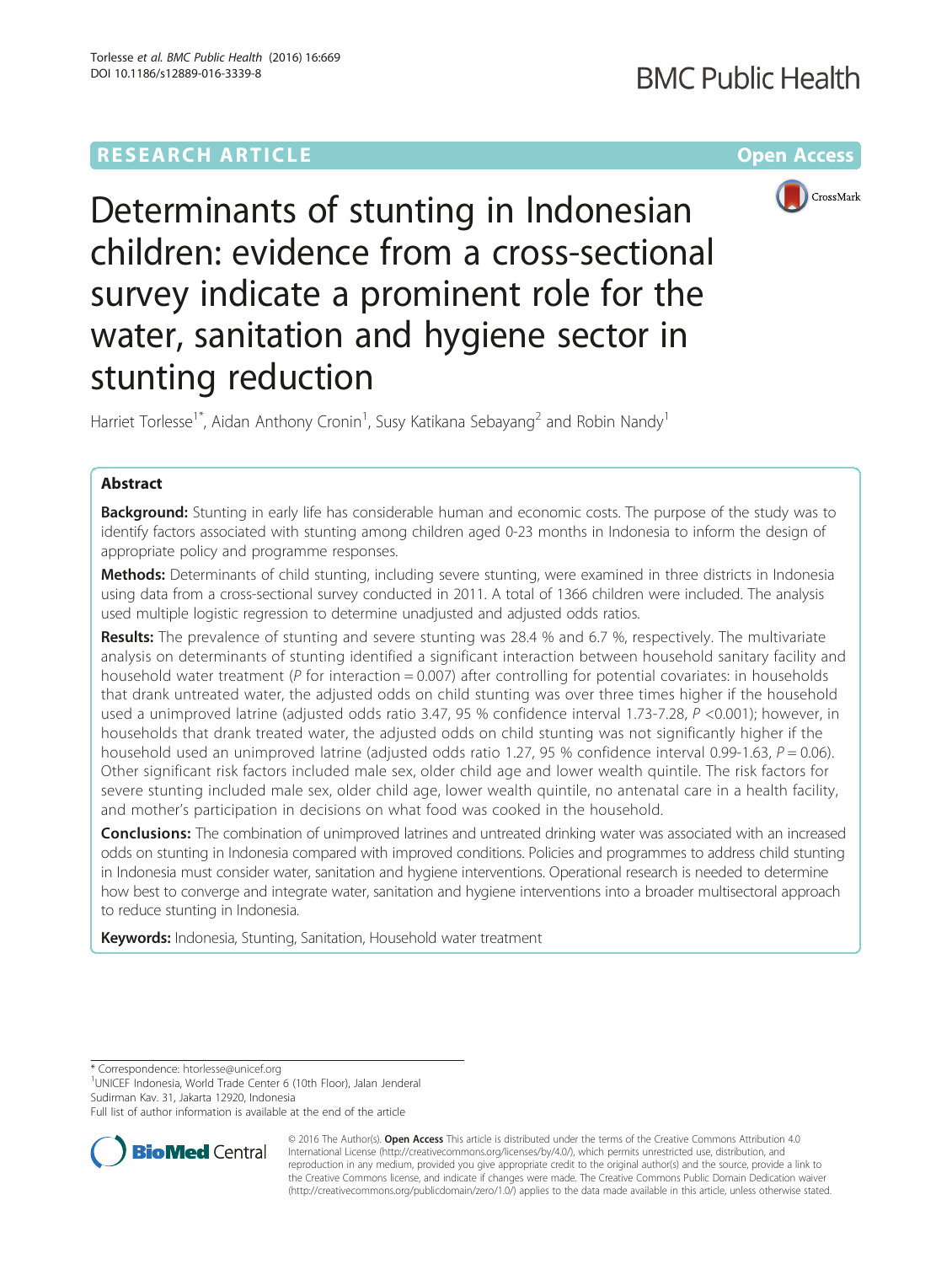### <span id="page-1-0"></span>Background

Failure to grow and develop optimally in early life has considerable human and economic costs [\[1](#page-10-0)]. Stunting increases the risk of child deaths, adversely affects cognitive and motor development, lowers performance at school, increases the risk of overnutrition and noncommunicable diseases, and reduces productivity in adulthood [\[2](#page-10-0)]. These accumulative effects cost African and Asian countries up to 11 % of their gross national product [[3\]](#page-10-0).

Stunting, or low height for age, is caused by long-term insufficient nutrient intake and/or frequent infections. Despite Indonesia's middle income status, the country carries the fifth highest burden of stunted children in the world [[4\]](#page-10-0). There has been negligible change in the stunting prevalence in the last decade, and if current trends continue, the country is unlikely to achieve the 2012 World Health Assembly goal to reduce stunting by 40 % by 2025 [[1](#page-10-0)]. Over one-third (37 %) of children aged less than five years were stunted in 2013 and the prevalence exceeded 40 % in 15 out of 33 provinces; 18 % of children were severely stunted [\[5](#page-10-0)].

Indonesia joined the global Scaling Up Nutrition (SUN) Movement in 2011 and launched its national movement in 2013 to galvanize action across multiple sectors to reduce stunting and other forms of undernutrition. Both the widely accepted conceptual framework for optimal nutrition [\[2](#page-10-0)] and the policy framework for the SUN Movement in Indonesia [\[6\]](#page-10-0) recognize the need for a multisector actions. However, information on the determinants on stunting in Indonesia to inform the design of multi-sector programmes is lacking, and the operationalization of multisector response is yet to be realised [[7\]](#page-10-0).

There is close symmetry between the provincial-level maps for sanitation and child stunting in Indonesia (Fig. 1). Using data collected by the 2013 Basic Health Research Survey [\[5](#page-10-0)], we determined that provincial estimates of the proportion of households with access to an improved latrine are inversely correlated with provincial estimates of the percentage of stunted children aged less than five years ( $R^2 = 65.7$  %,  $P < 0.001$ ). To examine the relationship further, this study utilized data from a cross-sectional survey in three districts in Indonesia to examine maternal, child and household determinants of stunting and severe stunting in children, including indicators on household water, sanitary and hygiene (WASH) facilities and practices.

## **Methods**

### Subjects

The analysis used data from a baseline survey conducted in three districts in Indonesia for the European Union funded Maternal and Young Child Nutrition Security Initiative (MYCNSIA) project between November and December 2011. The MYCNSIA project was designed to reduce stunting in children aged less than three years and anaemia in pregnant women through the scale-up of nutrition-specific and nutrition-sensitive interventions.

The three MYCNSIA focus districts were selected to represent three different typologies in Indonesia: Sikka is a coastal district in East Nusa Tenggara Province that has one of the highest stunting prevalence figures in the country; Jayawijaya is a remote highland district in Papua Province where many social and health indictors are well below the national average; and Klaten is a densely populated district in Central Java where the burden of stunting is high.



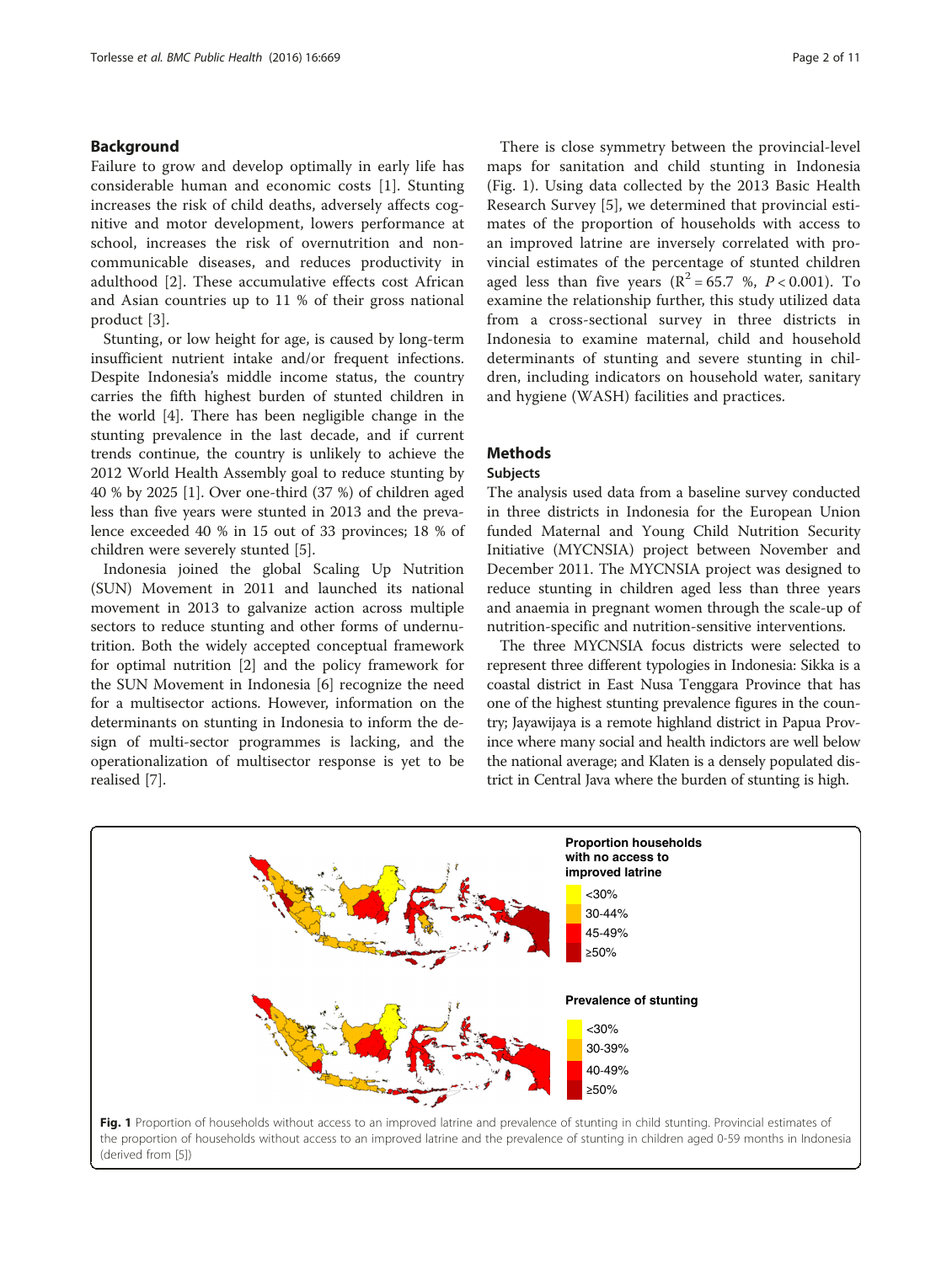Households were eligible for inclusion in the survey if they contained a child aged 0-35 months and if the primary caregiver was present for interview. Children were excluded if a household member reported that they had a chronic disease lasting more than three months such as cerebral palsy, asthma or diabetes.

#### Sampling design

The survey used a multistage cluster sampling design to produce statistically representative data for the three districts as a single sample universe. A desired sample size of 2009 children aged 0-35 months was calculated to detect a 5 percentage point decline in the estimated baseline stunting prevalence of 46.4 % using a one-tail test at a power of 80 %, confidence level of 95 %, design effect of 1.5 and with 10 % additional children to allow for missing data. A total of 102 clusters, comprising census blocks created by the Indonesia Central Bureau of Statistics, were selected from the three districts using probability proportionate to size sampling (70 clusters in Klaten, 19 in Sikka and 13 in Jayawijaya). In each cluster, 20 households were selected using simple random sampling from a list of households with children aged 0-35 months in each census block. If the cluster did not have 20 eligible households, a contiguous cluster was visited to randomly select the missing number of households; the final number of census blocks was 193 (148 in Klaten, 25 in Sikka and 20 in Jayawijaya). If a household had more than one child aged 0-35 months, only the youngest child was included.

### Data collection

A structured pre-tested questionnaire was used to record data on children aged 0-35 months, their mothers, and their households. The data included the child's age, sex, weight and height/length; mother's age, level of education and participation in household decisions; breastfeeding, complementary feeding and handwashing practices; child's access to health and nutrition services (growth monitoring, micronutrient supplementation, and immunization); mother's access to health services (antenatal care, assistance at delivery and place of delivery); household water, sanitation and hygiene; and socio-economic characteristics of the household.

Child weight was measured using SECA electronic scales to a precision of 0.1 kg and child length (for children aged 0-23 months) or height (for children aged 24-35 months) was measured using a locally made height/length board to a precision of 0.1 cm. The SECA weighing scales were calibrated every morning, prior to data collection, using a 5 kg standard weight. Duplicate measurements of anthropometry were performed for 10 % of samples; the within-subject coefficient of variation from the duplicate measurements in both children and women was less than 5 %. All enumerators received at least two days training prior to data collection, and those responsible for taking anthropometric measurements received an additional day of training. Supervisors were assigned to oversee the work of the enumerators and facilitate good rapport with community members.

### Data entry and analysis

Data entry operators entered the data using EPI Info version 7.0.8.0 (Centre for Disease Control, Atlanta, Georgia, USA). Approximately 10 % of the questionnaires were entered in duplicate and keystroke errors were found in less than 0.7 % of fields. A series of checks were performed for duplicate entries, outliers and missing data.

Data analysis was conducted using Stata 11.0 (Stata-Corp, College Station, Texas, USA). Data were adjusted for cluster sampling using the Generalized Estimating Equation model [\[8\]](#page-10-0) and robust estimates with xtgee command in Stata 11.0. The analysis focused on children aged 0-23 months because data on infant and young child feeding (IYCF) practices and access of mother to antenatal and delivery care services were not available for children aged 24-35 months and these indicators were potential determinants of stunting. The analysis was repeated for children aged 0-35 months with the caveat that indicators on IYCF practices and maternal health care were not included. Children with missing or invalid data for any of the variables examined were not included in the analytical sample.

Stunting and severe stunting were defined as the proportion of children whose weight-for-height z-score was below -2 standard deviations and -3 standard deviations, respectively, of the median height-for-age of the World Health Organization (WHO) Child Growth Standards [[9](#page-10-0)].

WHO definitions for indicators of IYCF practices in children aged less than two years were applied [[10](#page-10-0)]. In addition, we constructed a variable on "age-appropriate feeding" that combined exclusive breastfeeding for children aged 0-5 months with minimum acceptable diet for children aged 6-23 month; a child was considered to have age-appropriate feeding if she/he was aged 0-5 months and exclusively breastfed or aged 6-23 months and consumed a minimal acceptable diet.

An index of household wealth was constructed using data on household assets (materials used to construct the floor, walls and roof of the house, fuel for cooking, water source, sanitation facility, and ownership of livestock, vehicles and electronic goods) and five quintile categories were created.

The operational definitions used by the UNICEF and WHO's Joint Monitoring Programme for improved drinking water supply, treated water, and improved sanitation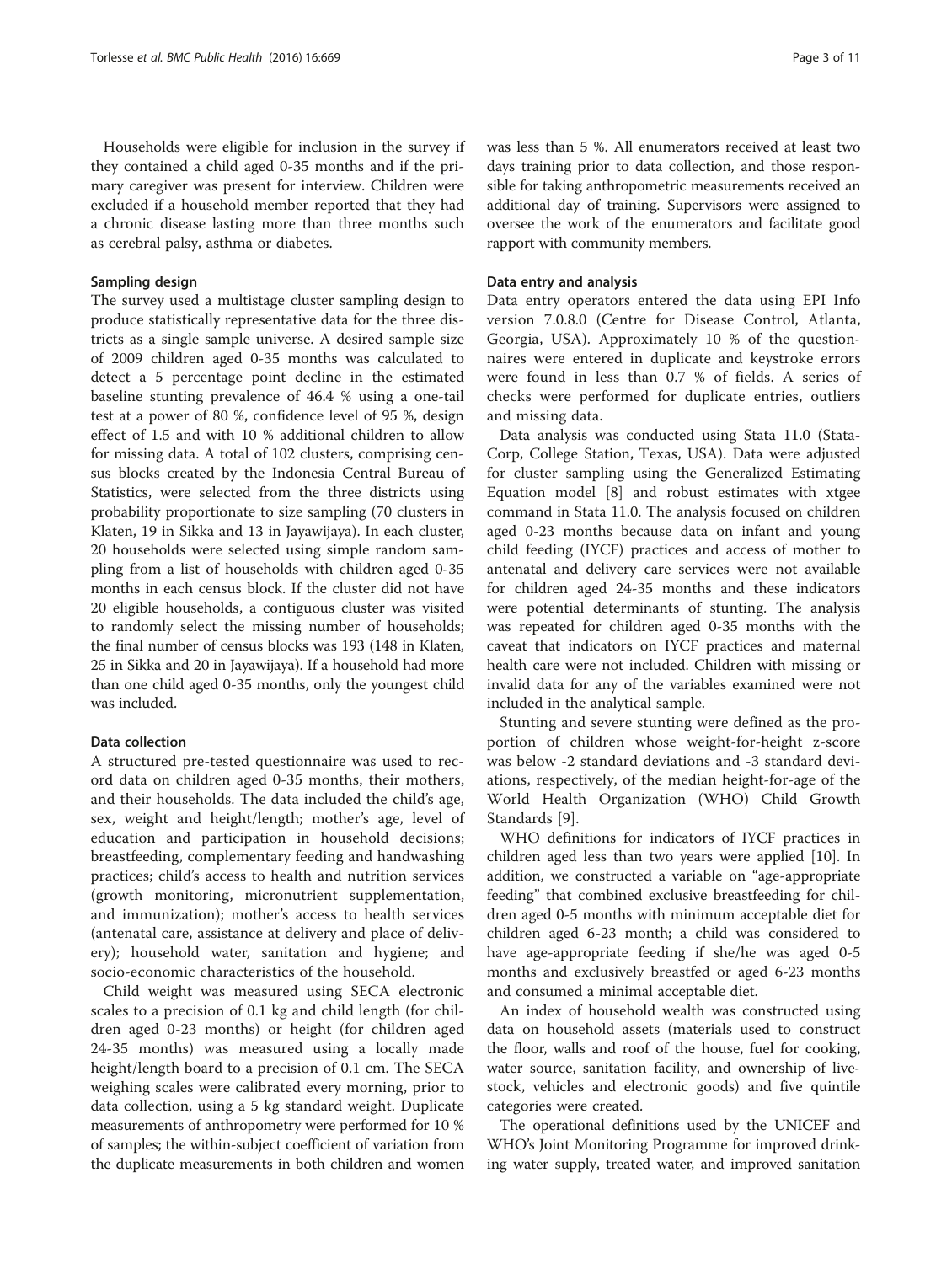facilities were applied [\[11\]](#page-10-0). The household water source is considered "improved" if it was piped into the dwelling, yard or plot, a public tap, a protected well in the dwelling, yard or plot, a protected public well, or rainwater. The household water is considered "treated" if the household reported that it was boiled, bleached, filtered or solar disinfected. The household sanitary facility is considered "improved" only if it was a latrine with a septic tank. The disposal of a child's faeces was considered safe only if it was discarded in an improved latrine.

In models using stunting or severe stunting as the dependent variables, we report on unadjusted odds ratios (OR) and adjusted odds ratios (AOR) and 95 % confidence intervals (CI) for variables. The selection of variables was based on the conceptual framework for optimal nutrition [[2\]](#page-10-0). Multiple logistic regression included variables that had a  $P$ -value <0.25 in the univariate analysis. Variables were analysed using the backward elimination and those with a  $P$ -value <0.05 in multivariate analysis were retained in the final logistic regression model. For all tests, a P-value < 0.05 was considered statistically significant. Interactions were considered significant for  $P$  values <0.01.

### Results

The survey included a representative sample of 2023 children aged 0-35 months, including 1424 children aged 0-23 months. Unless otherwise stated, the analysis presented here relates to 1366 (95.9 %) children aged 0-23 months whose mother was available for interview and who had valid data for all variables examined. Valid stunting data was missing for 3 children. Information on the characteristics of the mother, child or household were unavailable for a further 55 children, either because the mother was not available at the time of interview or the mother was unable to provide this information. Of these 55 children, 13 (23.6 %) were stunted.

#### Characteristics of the sample

Table 1 provides data on the socio-economic characteristics of the mothers of children aged 0-23 months and their households. Four percent of mothers were aged less than 20 years, and 14.4 % of mothers did not complete primary education. Less than two-thirds of households (61.1 %) had access to an improved latrine, and 43.4 % practiced safe disposal of children's faeces. Only 55.3 % of households reported that they used soap for handwashing. Less than one third (31.6 %) of households had an improved source of drinking water, however, 90.0 % of households reported that they treated their water before drinking. Coverage of antenatal care (ANC) by mothers of the children during their most recent pregnancy was high: around 95 % of mothers accessed ANC at least four times during pregnancy,

|              | Table 1 Socio-economic characteristics of the population |  |  |
|--------------|----------------------------------------------------------|--|--|
| $(N = 1366)$ |                                                          |  |  |

| . ,                                                   | Proportion (%) |
|-------------------------------------------------------|----------------|
| Mother's age                                          |                |
| $<$ 20 years                                          | 4.0            |
| 20-29 years                                           | 51.5           |
| 30-39 years                                           | 37.8           |
| $\geq$ 40 years                                       | 6.7            |
| Mothers' education                                    |                |
| No or incomplete primary education                    | 14.4           |
| Completed primary education                           | 16.8           |
| Completed junior high education                       | 24.4           |
| Completed senior high education                       | 44.5           |
| Number of household members                           |                |
| $\leq$ 4 people                                       | 40.3           |
| > 4 people                                            | 59.7           |
| Household water, sanitation and hygiene               |                |
| Improved sanitary facility                            | 61.1           |
| Safe disposal of child's faeces                       | 43.4           |
| Use of soap for handwashing                           | 55.3           |
| Improved source of drinking water                     | 31.6           |
| Treated water                                         | 90.0           |
| Mother's care during last pregnancy and delivery      |                |
| At least 4 antenatal care visits                      | 93.3           |
| Antenatal care provided by doctor/midwife             | 95.3           |
| Antenatal care in a private or public health facility | 96.5           |
| Mother participates in household decisions            |                |
| Household purchases on food                           | 88.7           |
| What food to cook for the household                   | 89.5           |
| What food to give to child                            | 95.2           |
| Seeking health care for child                         | 86.4           |
| Wealth quintile                                       |                |
| Lowest                                                | 21.5           |
| Second                                                | 20.3           |
| Third                                                 | 20.0           |
| Fourth                                                | 18.7           |
| Highest                                               | 19.5           |

received ANC from a doctor or midwife, and in a private or public health facility. Mothers' participation in household decisions was also high: 88.7 % mothers participated in household decisions on food, 89.5 % on what food to cook for the household; 95.2 % on what food was given to the child; and 86.4 % on seeking health care for the child.

Table [2](#page-4-0) provides data on the nutritional status of the children and infant and young child feeding practices. The prevalence of total stunting (moderate and severe)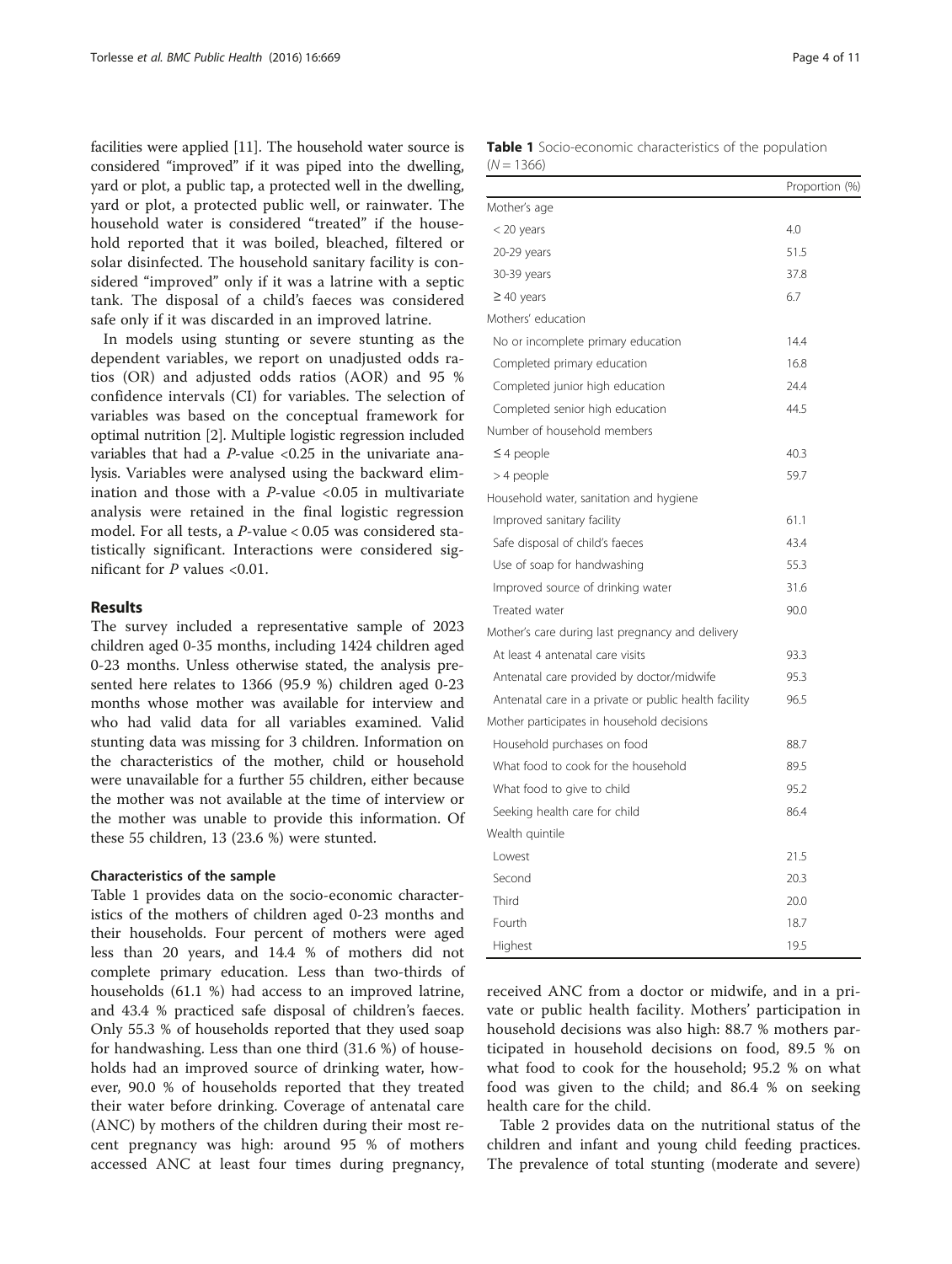<span id="page-4-0"></span>

| <b>Table 2</b> Background characteristics of children aged 0-23 |  |
|-----------------------------------------------------------------|--|
| months ( $N = 1366$ unless otherwise stated)                    |  |

 $(\% )$ 

| Proportion |
|------------|
|            |
| 49.6       |
| 50.4       |
|            |
| 22.6       |
| 25.0       |
| 52.4       |
|            |
| 21.7       |
| 6.7        |
| 28.4       |
|            |
| 67.9       |
| 54.1       |
| 48.3       |
| 73.6       |
| 36.6       |
| 40.6       |
|            |

 ${}^{\rm a}N$  = 309;  ${}^{\rm b}N$  = 1057

was 28.4 % and the prevalence of severe stunting was 6.7 %. About two-thirds (67.9 %) of children were breastfed within one hour of birth, and 54.1 % of children aged less than six months were exclusively breastfed. Only 36.6 % of children aged 6-23 months were fed a minimum acceptable diet comprising adequate number of milk feeds, meals and food groups. Overall, 40.6 % of children aged 0-23 months had age-appropriate feeding, defined here as exclusive breastfeeding for children aged 0-5 months and minimum acceptable diet for children aged 6-23 months.

### Risk factors for stunting

Table [3](#page-5-0) provides the results of the bivariate and multivariate analysis on the association of total stunting with child, maternal and household characteristics.

Using bivariate analysis, the prevalence of stunting was significantly higher among children aged 12-23 months (37.7 %) and children aged 6-11 months (22.6 %) than children aged 0-5 months (13.3 %). Children who were not given age-appropriate feeding were significantly more likely to be stunted than those who were fed appropriately (31.3 % vs. 24.2 %). The prevalence of stunting was higher among children whose mothers had not completed primary education (43.4 %) or completed primary education (31.0 %) compared with those who had completed high school (23.0 %). Children of poorer households, as measured by an asset-based wealth quintile, were significantly more likely to be stunted than wealthier households; the prevalence of stunting ranged from 19.2 % among the highest quintile to 40.1 % among the lowest wealth quintile. The stunting prevalence was significantly higher among children living in households that had an unimproved latrine compared with an improved latrine (35.3 % vs. 24.0 %); households that did not use soap for handwashing compared with those that did (31.6 % vs. 25.8 %); and households that drank untreated water compared with treated (38.2 % vs. 27.3 %). The stunting prevalence was also significantly lower among children of mothers who had good access to health care as indicated by an inadequate number of ANC visits, ANC care by a doctor or midwife, and ANC at a health facility.

Three variables were independently significant when entered into the multiple logistic model to control for potential confounding: child sex, child age, and household wealth quintile. Boys had a 45 % higher odds on being stunted than girls (AOR 1.45; 95 % CI 1.11- 1.90). Children 12-23 months had an over four-fold odds on stunting than children aged 0-5 months (AOR 4.40; 95 % 2.97-6.53). Children from the lowest wealth quintile had more than twice the odds on being stunted than children from the highest wealth quintile (AOR 2.30; 95 % CI 1.43-3.68). In addition, there was an interaction between household sanitary facility and water treatment (P for interaction  $< 0.007$ ): among children who lived in households that drank untreated water, the adjusted odds on stunting was over three times greater if the household used a unimproved latrine (AOR 3.47, 95 % CI 1.73-7.28, P < 0.001); however, among children who lived in households that drank treated water, the adjusted odds on stunting was not significantly higher if the household used an unimproved latrine (AOR 1.27, 95 % CI 0.99-1.63, P = 0.06).

We repeated the multivariate analysis for the dataset of children aged 0-35 months ( $N = 1937$ ), excluding variables that were not available for children aged 24-35 months (IYCF practices and mother's access to ANC during her most recent pregnancy). The same three variables were significant in the multiple logistic regression model (child sex, child age, wealth quintile) as well as the interaction between household sanitation facility and household water treatment (see Additional file [1](#page-9-0): Table S1). Adjusting for other significant covariates, unimproved sanitation in household with untreated water was associated with more than twice the odds of stunting in their children (AOR 2.60, 95 % CI 1.37-4.93,  $P =$ 0.004), while unimproved sanitation in households that treated their water was associated with only 28 % more odds of stunting (AOR 1.28, 95 % CI 1.04-1.58,  $P =$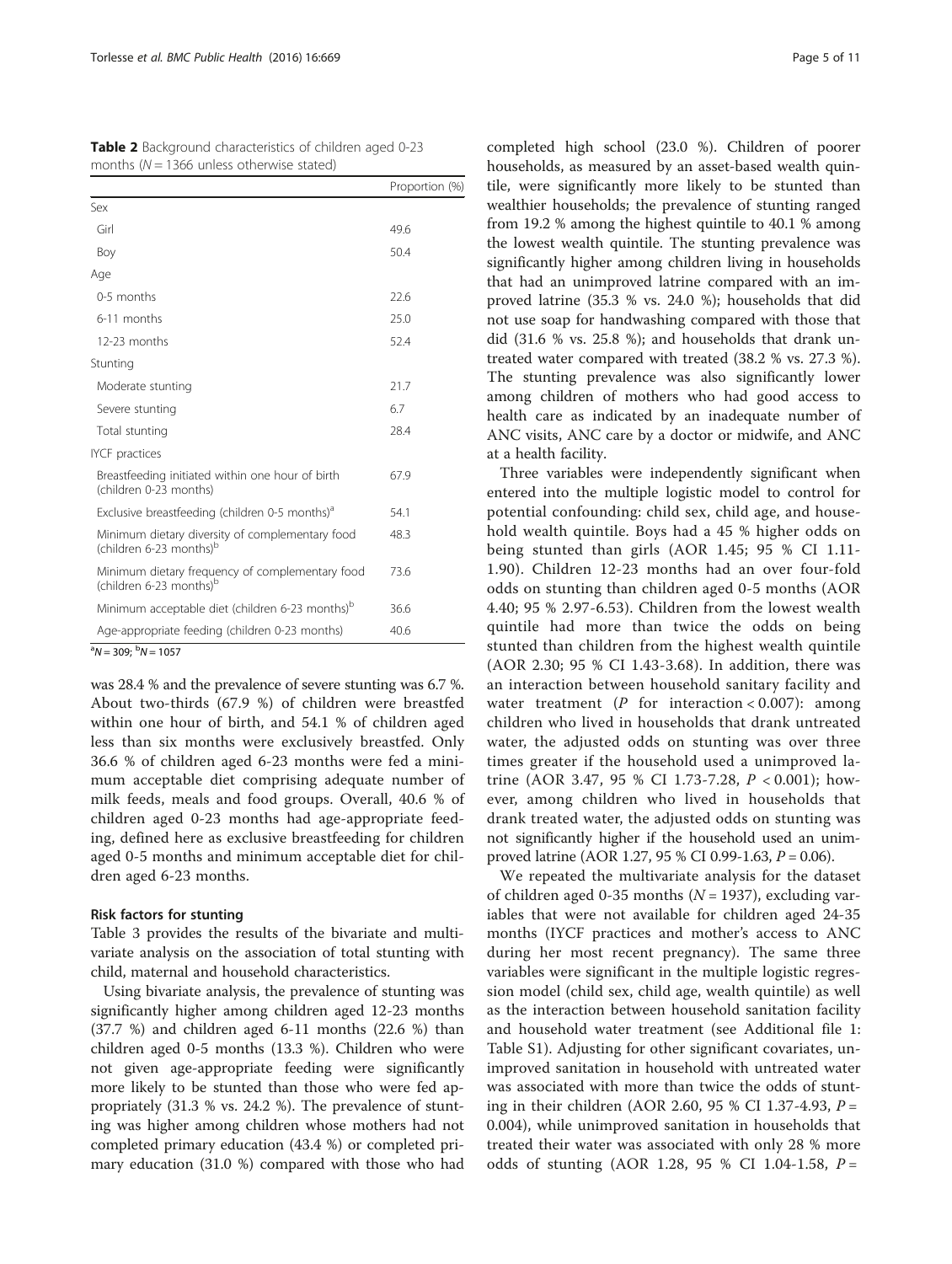<span id="page-5-0"></span>Table 3 Risk factors for total stunting in children aged 0-23 months

| Factors                                  |                          | Stunted | Ν    |                        | Unadjusted (bivariate)  |         | Adjusted (multivariate) |                      |         |
|------------------------------------------|--------------------------|---------|------|------------------------|-------------------------|---------|-------------------------|----------------------|---------|
|                                          |                          | $(\% )$ |      | <b>OR</b><br>(95 % CI) |                         | P       | OR<br>(95 % CI)         |                      | P       |
| Sex                                      | Boys                     | 30.9    | 689  | 1.29                   | $(0.99 - 1.68)$         | 0.06    | 1.45                    | $(1.11 - 1.90)$      | 0.007   |
|                                          | Girls                    | 25.8    | 677  | 1.00                   |                         |         | 1.00                    |                      |         |
| Age of child                             | 12 - 23 months           | 37.7    | 716  | 4.00                   | $(2.72 - 5.87) < 0.001$ |         | 4.40                    | $(2.97 - 6.53)$      | < 0.001 |
|                                          | 6-11 months              | 22.6    | 341  | 1.91                   | $(1.27 - 2.88)$         |         | 1.97                    | $(1.30 - 2.99)$      |         |
|                                          | 0-5 months               | 13.3    | 309  | 1.00                   |                         |         | 1.00                    |                      |         |
| Breastfeeding within one hour of birth   | No                       | 30.1    | 438  | 1.14                   | $(0.87 - 1.50)$ 0.34    |         |                         |                      |         |
|                                          | Yes                      | 27.6    | 928  | 1.00                   |                         |         |                         |                      |         |
| Age-appropriate feeding                  | No                       | 31.3    | 812  | 1.39                   | $(1.09 - 1.77)$ 0.008   |         |                         |                      |         |
|                                          | Yes                      | 24.2    | 554  | 1.00                   |                         |         |                         |                      |         |
| Mother's age                             | $\geq$ 40 years          | 28.3    | 92   | 1.26                   | $(0.61 - 2.63)$ 0.79    |         |                         |                      |         |
|                                          | 30-39 years              | 29.3    | 516  | 1.38                   | $(0.73 - 2.60)$         |         |                         |                      |         |
|                                          | 20-29 years              | 28.1    | 704  | 1.29                   | $(0.70 - 2.37)$         |         |                         |                      |         |
|                                          | $<$ 20 years             | 24.1    | 54   |                        |                         |         |                         |                      |         |
| Mother's education                       | No or incomplete primary | 43.4    | 196  | 2.53                   | $(1.77 - 3.62)$         | < 0.001 |                         |                      |         |
|                                          | Completed primary        | 31.0    | 229  | 1.48                   | $(1.04 - 2.12)$         |         |                         |                      |         |
|                                          | Completed junior high    | 27.6    | 333  | 1.28                   | $(0.96 - 1.72)$         |         |                         |                      |         |
|                                          | Completed senior high    | 23.0    | 608  | 1.00                   |                         |         |                         |                      |         |
| Number of household members              | >4                       | 28.9    | 816  | 1.03                   | $(0.83 - 1.29)$ 0.77    |         |                         |                      |         |
|                                          | $\leq 4$                 | 27.6    | 550  | 1.00                   |                         |         |                         |                      |         |
| Wealth quintile                          | Lowest                   | 40.1    | 294  | 2.84                   | $(1.84 - 4.40)$         | < 0.001 | 2.30                    | $(1.43 - 3.68)$      | 0.004   |
|                                          | Second                   | 31.0    | 277  | 1.89                   | $(1.33 - 2.70)$         |         | 1.85                    | $(1.26 - 2.72)$      |         |
|                                          | Third                    | 27.1    | 273  | 1.56                   | $(1.06 - 2.30)$         |         | 1.68                    | $(1.11 - 2.55)$      |         |
|                                          | Fourth                   | 23.0    | 256  | 1.26                   | $(0.83 - 1.91)$         |         | 1.31                    | $(0.85 - 2.04)$      |         |
|                                          | Highest                  | 19.2    | 266  | 1.00                   |                         |         | 1.00                    |                      |         |
| Sanitation                               | Unimproved               | 35.3    | 532  | 1.71                   | $(1.37 - 2.15)$ <0.001  |         | 1.27                    | $(0.99 - 1.63)$      | 0.06    |
|                                          | Improved                 | 24.0    | 834  | 1.00                   |                         |         | 1.00                    |                      |         |
| Safe disposal of child's faeces          | Unsafe                   | 29.6    | 773  | 1.10                   | $(0.87 - 1.40)$ 0.41    |         |                         |                      |         |
|                                          | Safe                     | 26.8    | 593  | 1.00                   |                         |         |                         |                      |         |
| Use of soap for hand washing             | Not use soap             | 31.6    | 611  | 1.29                   | $(1.00 - 1.67)$         | 0.05    |                         |                      |         |
|                                          | Use soap                 | 25.8    | 755  | 1.00                   |                         |         |                         |                      |         |
| Water source                             | Unimproved               | 27.3    | 935  | 0.86                   | $(0.67 - 1.10)$ 0.23    |         |                         |                      |         |
|                                          | Improved                 | 30.9    | 431  | 1.00                   |                         |         |                         |                      |         |
| Water treatment                          | Untreated                | 38.2    | 136  | 1.59                   | $(1.08 - 2.34)$ 0.019   |         | 0.89                    | $(0.49 - 1.61)$ 0.70 |         |
|                                          | Treated                  | 27.3    | 1230 | 1.00                   |                         |         | 1.00                    |                      |         |
| Number of ANC visits of mother during    | < 4                      | 40.7    | 91   | 1.70                   | $(1.12 - 2.60)$         | 0.013   |                         |                      |         |
| pregnancy                                | $\geq$ 4                 | 27.5    | 1275 | 1.00                   |                         |         |                         |                      |         |
| Doctor/midwife provided ANC to mother    | No                       | 45.3    | 64   | 2.07                   | $(1.29 - 3.33)$ 0.003   |         |                         |                      |         |
| during pregnancy                         | Yes                      | 27.6    | 1302 | 1.00                   |                         |         |                         |                      |         |
| ANC in private or public health facility | No                       | 45.8    | 48   | 2.12                   | $(1.16 - 3.87)$ 0.014   |         |                         |                      |         |
|                                          | Yes                      | 27.8    | 1318 | 1.00                   |                         |         |                         |                      |         |
| Mother participates in decisions on      | Yes                      | 28.8    | 1211 | 1.21                   | $(0.78 - 1.87)$ 0.39    |         |                         |                      |         |
| HH food purchases                        | No                       | 25.2    | 155  | 1.00                   |                         |         |                         |                      |         |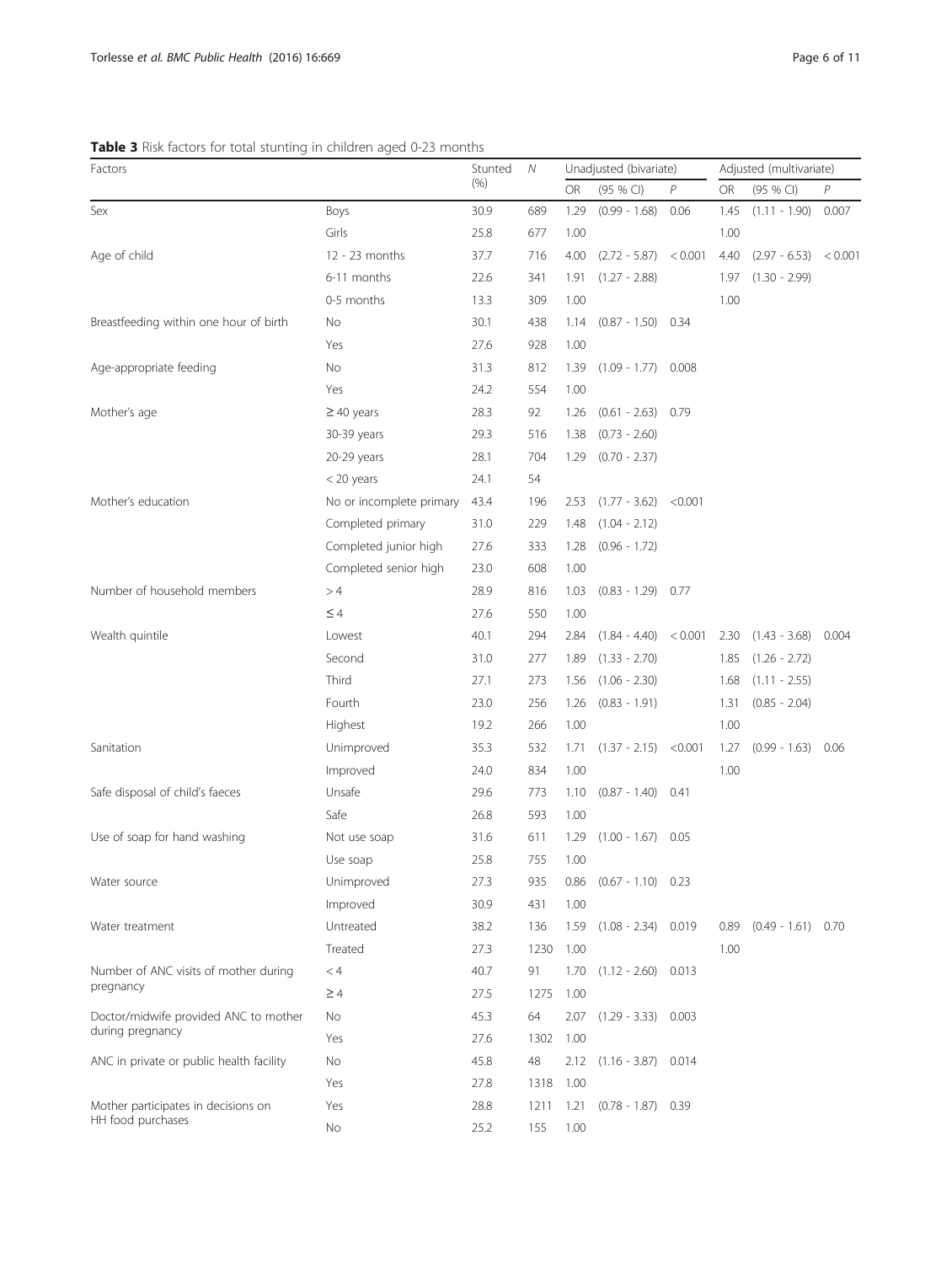Table 3 Risk factors for total stunting in children aged 0-23 months (Continued)

| Mother participates in decisions on what        | Yes | 29.2 | 1223 |      | $1.50$ $(0.95 - 2.38)$ 0.08  |      |                       |  |
|-------------------------------------------------|-----|------|------|------|------------------------------|------|-----------------------|--|
| food is cooked for HH                           | No. | 21.7 | 143  | 1.00 |                              |      |                       |  |
| Mother participates in decisions on food        | Yes | 28.5 | 1300 |      | $1.18$ $(0.61 - 2.27)$ 0.63  |      |                       |  |
| given to child                                  | No. | 25.8 | 66   | 1.00 |                              |      |                       |  |
| Mother participates in decisions on seeking Yes |     | 28.7 |      |      | 1180 1.13 (0.79 - 1.61) 0.50 |      |                       |  |
| health care for child                           | No. | 26.3 | 186  | 1.00 |                              |      |                       |  |
| Sanitation x water treatment                    |     |      |      |      |                              | 2.81 | $(1.32 - 5.97)$ 0.007 |  |

0.02). In addition, the odds on being stunted were significantly greater among children whose mothers did not complete primary education compared with those who completed senior high school (AOR 1.67, 95 % CI 1.13-2.47).

### Risk factors for severe stunting

Table [4](#page-7-0) provides the results for severe stunting children aged 0-23 months. Using bivariate analysis, the prevalence of severe stunting was significantly higher among children aged 12-23 months (8.8 %) than children aged 0-5 months (2.9 %). The prevalence of severe stunting was higher among children whose mothers had not completed primary education (19.4 %) or completed primary education (8.3 %) compared with those who completed high school (3.0 %). Children of poorer households were significantly more likely to be severely stunted than wealthier households; the prevalence ranged from 2.3 % among the highest quintile to 17.0 % among the lowest wealth quintile. The severe stunting prevalence was significantly higher among children living in households that had unimproved latrines compared with improved (10.5 % vs. 4.3 %); households that did not safely dispose of child faeces compared to those that did (8.9 % vs. 3.9 %); households that did not use soap for handwashing compared with those that did (10.0 % vs. 4.1 %); and households that drank untreated water compared with treated (14.7 % vs. 5.9 %). The severe stunting prevalence was significantly lower among children of mothers who had good access to health care as indicated by ANC care by a doctor or midwife and at a health facility. Children whose mothers participated in decisions on what food was cooked for the household had a higher prevalence of severe stunting than children of mothers who did not participate in these decisions (7.3 % vs. 2.1 %).

Four variables were independently significant when entered into the multiple logistic model to control for potential confounding: child sex, child age, mother's education, and ANC care in a health facility. Mother's education and wealth quintile were strongly associated (Pearson  $\chi^2$  = 597, *P* < 0.001); when mother's education was excluded from the multivariate analysis, wealth

quintile was significantly associated with severe stunting and there was little change in the AOR of other variables. Given that it is easier to reverse low wealth status than poor education status, we retained wealth quintile in the multivariate analysis (Table [4](#page-7-0)). Boys had a 77 % higher odds on being severely stunted than girls (AOR 1.77; 95 % CI 1.07-2.93). Children 12-23 months had an over three-fold odds on stunting than children aged 0-5 months (OR 3.27; 95 % 1.65-6.47). Children in the lowest wealth quintile had more than eight-fold odds on being severely stunted than children in the highest wealth quintile (AOR 8.48; 95 % CI 3.19-22.57). Children whose mothers did not go to a health facility for ANC had over twice the odds on being severely stunted than children whose mothers did (AOR 2.58; 95 % CI 1.19-5.58).

We repeated the analysis for children aged 0-35 months  $(N = 1937)$ , excluding variables that were not available for children aged 24-35 months (see Additional file [2](#page-9-0): Table S2). Child sex, child age and wealth quintile were significantly associated with severe stunting in the multivariate analysis. In addition, the odds on being stunted were significantly greater among children whose mothers did not complete primary education compared with those who completed senior high school (AOR 3.30, 95 % CI 1.70-6.40).

### **Discussion**

Our analysis examined the factors associated with stunting in children aged 0-23 months from three districts in Indonesia. The prevalence of stunting in this population (28.4 %) was lower than the 2013 national survey data for Indonesia (32.9 %) [[5\]](#page-10-0) and similar to an 2004 survey in North Maluku Province in Indonesia (29.0 %) [[12\]](#page-10-0).

We found that the odds on being stunted in households that drank untreated water was over three times higher if the household used an unimproved latrine, while in households that drank treated water the odds on stunting were 27 % higher if the household used an unimproved latrine. Stunting was not associated with the household's source of drinking water or method used to dispose of a child's faeces. A significantly higher odds on stunting was observed among boys, older children and poorer households. For children aged 0-35 months,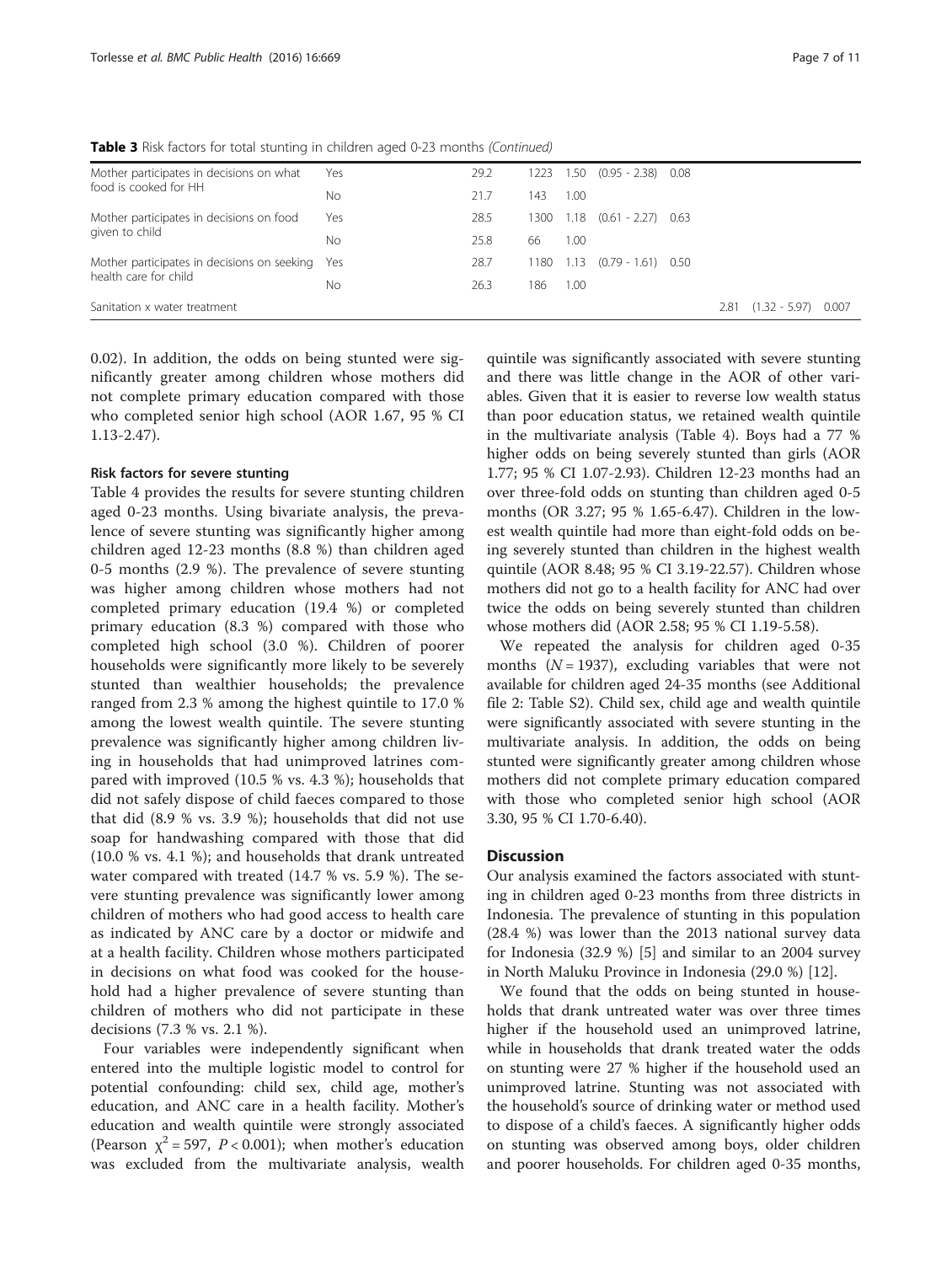### <span id="page-7-0"></span>Table 4 Risk factors for severe stunting in children aged 0-23 months

| Factors                                  |                          | Severely<br>Ν   |      |      | Unadjusted (bivariate) |         | Adjusted (multivariate) |                        |         |
|------------------------------------------|--------------------------|-----------------|------|------|------------------------|---------|-------------------------|------------------------|---------|
|                                          |                          | stunted<br>(% ) |      | OR   | (95 % CI)              | P       | <b>OR</b>               | (95 % CI)              | $\,P$   |
| Sex                                      | Boys                     | 8.1             | 689  | 1.61 | $(0.97 - 2.67)$        | 0.07    | 1.77                    | $(1.07 - 2.93)$        | 0.03    |
|                                          | Girls                    | 5.3             | 677  | 1.00 |                        |         | 1.00                    |                        |         |
| Age of child                             | 12 - 23 months           | 8.8             | 716  | 3.34 | $(1.64 - 6.79)$        | 0.002   | 3.27                    | $(1.65 - 6.47)$        | < 0.001 |
|                                          | 6-11 months              | 5.9             | 341  | 2.17 | $(0.91 - 5.15)$        |         | 1.92                    | $(0.82 - 4.48)$        |         |
|                                          | 0-5 months               | 2.9             | 309  | 1.00 |                        |         | 1.00                    |                        |         |
| Breastfeeding within one hour of birth   | No                       | 8.4             | 438  | 1.47 | $(0.94 - 2.29)$        | 0.09    |                         |                        |         |
|                                          | Yes                      | 5.9             | 928  | 1.00 |                        |         |                         |                        |         |
| Age-appropriate feeding                  | No                       | 8.3             | 812  | 1.52 | $(0.96 - 2.41)$        | 0.07    |                         |                        |         |
|                                          | Yes                      | 4.5             | 554  | 1.00 |                        |         |                         |                        |         |
| Mother's age                             | $\geq$ 40 years          | 9.8             | 92   | 0.87 | $(0.27 - 2.88)$        | 0.65    |                         |                        |         |
|                                          | 30-39 years              | 5.6             | 516  | 0.57 | $(0.21 - 1.52)$        |         |                         |                        |         |
|                                          | 20-29 years              | 6.8             | 704  | 0.63 | $(0.25 - 1.59)$        |         |                         |                        |         |
|                                          | <20 years                | 11.1            | 54   | 1.00 |                        |         |                         |                        |         |
| Mother's education                       | No or incomplete primary | 19.4            | 196  | 6.81 | $(3.59 - 12.91)$       | < 0.001 |                         |                        |         |
|                                          | Completed primary        | 8.3             | 229  | 2.57 | $(1.38 - 4.77)$        |         |                         |                        |         |
|                                          | Completed junior high    | 5.1             | 333  | 1.77 | $(0.97 - 3.23)$        |         |                         |                        |         |
|                                          | Completed senior high    | 3.0             | 608  | 1.00 |                        |         |                         |                        |         |
| Number of household members              | >4                       | 7.7             | 816  | 1.39 | $(0.82 - 2.37)$        | 0.22    |                         |                        |         |
|                                          | $\leq 4$                 | 5.3             | 550  | 1.00 |                        |         |                         |                        |         |
| Wealth quintile                          | Lowest                   | 17.0            | 294  | 8.62 | $(3.36 - 22.12)$       | < 0.001 | 8.48                    | $(3.19 - 22.57)$       | < 0.001 |
|                                          | Second                   | 6.1             | 277  | 2.80 | $(1.08 - 7.28)$        |         | 2.93                    | $(1.12 - 7.70)$        |         |
|                                          | Third                    | 3.3             | 273  | 1.49 | $(0.53 - 4.22)$        |         | 1.66                    | $(0.59 - 4.69)$        |         |
|                                          | Fourth                   | 3.9             | 256  | 1.77 | $(0.62 - 5.08)$        |         | 1.89                    | $(0.65 - 5.45)$        |         |
|                                          | Highest                  | 2.3             | 266  | 1.00 |                        |         | 1.00                    |                        |         |
| Sanitation                               | Unimproved               | 10.5            | 532  | 2.20 | $(1.40 - 3.47)$        | 0.001   |                         |                        |         |
|                                          | Improved                 | 4.3             | 834  | 1.00 |                        |         |                         |                        |         |
| Safe disposal of child's faeces          | Unsafe                   | 8.9             | 773  | 1.92 | $(1.19 - 3.12)$        | 0.008   |                         |                        |         |
|                                          | Safe                     | 3.9             | 593  | 1.00 |                        |         |                         |                        |         |
| Use of soap for hand washing             | Not use soap             | 10.0            | 611  | 2.04 | $(1.28 - 3.24)$        | 0.003   |                         |                        |         |
|                                          | Use soap                 | 4.1             | 755  | 1.00 |                        |         |                         |                        |         |
| Water source                             | Unimproved               | 6.6             | 935  | 1.04 | $(0.57 - 1.93)$        | 0.89    |                         |                        |         |
|                                          | Improved                 | 7.0             | 431  | 1.00 |                        |         |                         |                        |         |
| Water treatment                          | Untreated                | 14.7            | 136  | 2.19 | $(1.20 - 3.98)$        | 0.011   |                         |                        |         |
|                                          | Treated                  | 5.9             | 1230 | 1.00 |                        |         |                         |                        |         |
| Number of ANC visits of mother           | < 4                      | 12.1            | 91   | 1.35 | $(0.45 - 4.02)$        | 0.59    |                         |                        |         |
| during pregnancy                         | $\geq 4$                 | 6.4             | 1275 | 1.00 |                        |         |                         |                        |         |
| Doctor/midwife provided ANC to           | No                       | 21.9            | 64   | 3.23 | $(1.51 - 6.92)$        | 0.003   |                         |                        |         |
| mother during pregnancy                  | Yes                      | 6.0             | 1302 | 1.00 |                        |         |                         |                        |         |
| ANC in private or public health facility | No                       | 25.0            | 48   | 4.04 | $(1.68 - 9.70)$        | 0.002   |                         | $2.58$ $(1.19 - 5.58)$ | 0.02    |
|                                          | Yes                      | 6.1             | 1318 | 1.00 |                        |         |                         |                        |         |
| Mother participates in decisions on      | Yes                      | 6.8             | 1211 | 0.91 | $(0.47 - 1.76)$        | 0.77    |                         |                        |         |
| HH food purchases                        | No                       | 6.5             | 155  | 1.00 |                        |         |                         |                        |         |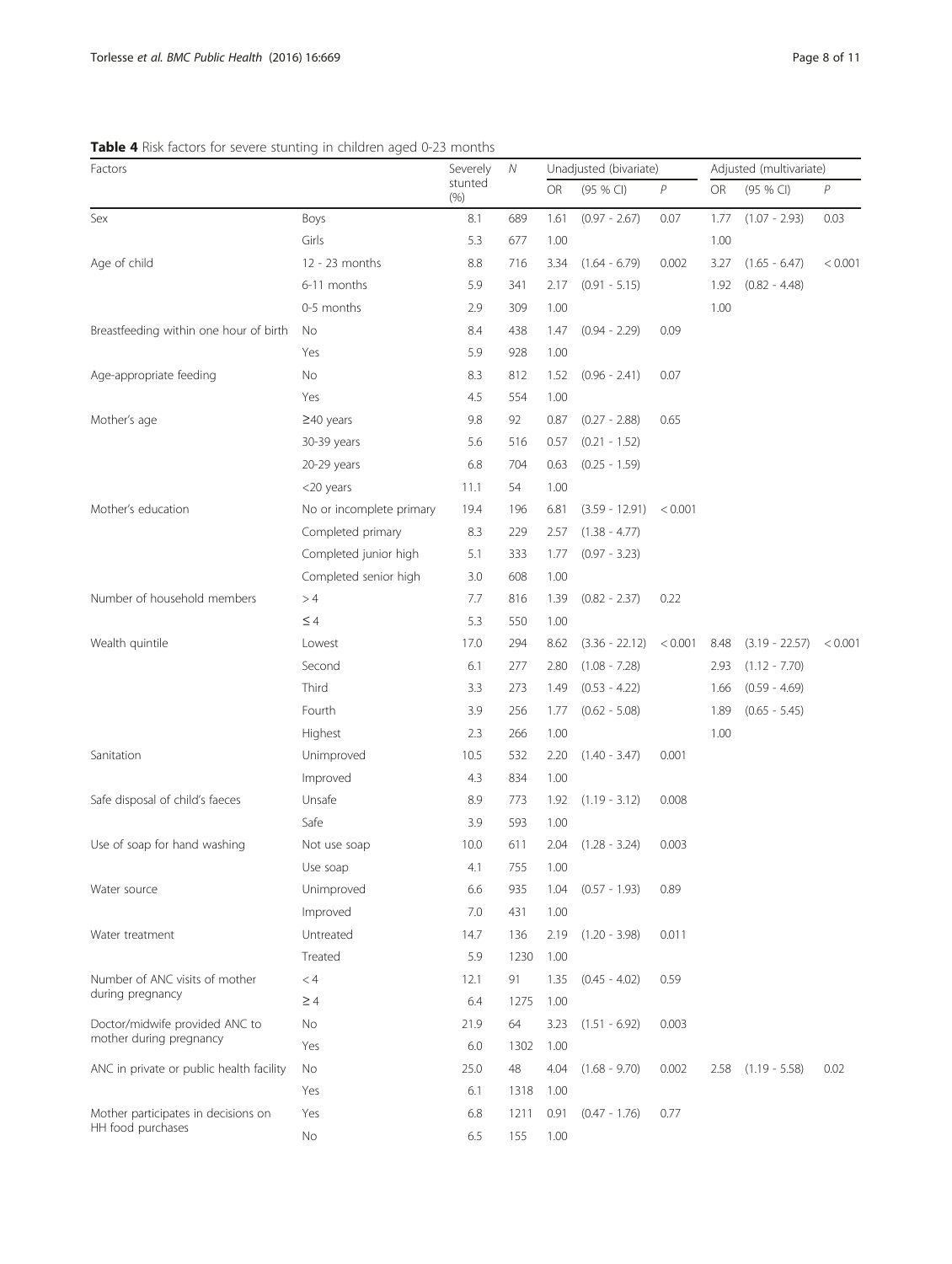| Mother participates in decisions on | Yes | 7.3 |      |      | $1223$ $3.09$ $(1.13 - 8.44)$ | 0.028 |
|-------------------------------------|-----|-----|------|------|-------------------------------|-------|
| what food is cooked for HH          | Νo  |     | 143  | 1.00 |                               |       |
| Mother participates in decisions on | Yes | 6.8 | 1300 | 1.11 | $(0.40 - 3.08)$               | 0.85  |
| food given to child                 | Νo  | 6.1 | 66   | 1.00 |                               |       |
| Mother participates in decisions on | Yes | 6.9 |      |      | $1180$ $1.22$ $(0.64 - 2.34)$ | 0.55  |
| seeking health care for child       | Nο  | 5.9 | 186  | 1.00 |                               |       |
|                                     |     |     |      |      |                               |       |

Table 4 Risk factors for severe stunting in children aged 0-23 months (Continued)

the odds on stunting were significantly greater among children whose mothers had completed less years of schooling; otherwise the results were similar to children aged 0-23 months.

The relationship between WASH and nutritional status has not been thoroughly investigated in Indonesia. Recent analyses of cross-sectional survey data on the determinants of child stunting in Indonesia [[12, 13](#page-10-0)] did not consider or comment on associations with WASH variables. A study examining community determinants of child growth in an Indonesian tea plantation found that the density of latrines was significantly associated with improved nutritional status of children aged 6-18 months [[14\]](#page-10-0) but the analysis did not differentiate between improved and unimproved latrines. An evaluation of a sanitation programme in East Java found reductions in the prevalence of soil-transmitted helminths and improvements in height, weight and weight-for-height among children living in households that had an unimproved latrine at baseline; the effects were significant only for non-poor households, which were more likely to build latrines as a result of the programme [\[15](#page-10-0)].

Elsewhere, evidence of the association between sanitation and stunting in low and middle-income countries is growing. Analysis of data collected in eight countries across three continents showed that incremental improvements in sanitation were significantly associated with increases in child height [[16\]](#page-10-0). Using data from 172 Demographic and Health Surveys (DHS) between 1986 and 2007, Fink et al. [[17](#page-10-0)] examined within-country variations in stunting and sanitation and showed that the odds on stunting were lower in households that had access to improved sanitary facilities (OR: 0.73, 95 % CI 0.71–0.75). More recently, Spears [\[18](#page-10-0)] used DHS data from 65 countries to examine inter-country variations in stunting and sanitation, and estimated that variations in stunting explain 54 % of international variation in child height. In addition, a variety studies from individual countries involving cross-sectional survey analysis (India [[19, 20\]](#page-10-0)), longitudinal studies (Peru [\[21](#page-10-0)]) and operational research (Ethiopia [[22](#page-10-0)]) indicate that improved sanitation is important for the linear growth of children.

The global evidence on the association between water source and stunting is less clear. Analysis of DHS data from 70 low and middle income countries [[17\]](#page-10-0) showed that an improved water source was associated with a lower odds on stunting (OR: 0.92, 95 % CI 0.89–0.94). Other studies have indicated that the protective effect of improved water is conditional on other WASH factors. Using data collected in the 1980s from eight countries in Africa, South Asia and South America, Esrey [\[16](#page-10-0)] found that the effect of water supply on child height was small and only positive among rural children when both improved sanitation was optimal and water services were available. More recently, Rah et al. [[20\]](#page-10-0) found that the protective effects of the mother or caregiver's reported personal hygiene practices against stunting in India were stronger when they were accompanied by household access to piped water. In our study, the interaction between household treatment of drinking water and sanitation suggests that household treatment of water may provide some protective effect in households that have unimproved sanitation.

A meta-analysis of data from 14 cluster-randomized trials conducted in 10 low and middle income countries found a small benefit of WASH interventions (specifically solar disinfection of water, provision of soap, and improvement of water quality) on the height of in children under five years of age [\[23](#page-10-0)]. The analysis was constrained by the lack of studies of high methodological quality, particularly for sanitation.

Poor WASH facilities and behaviours may impact on child nutritional status by causing diarrhoea [[24](#page-10-0)], intestinal worm infections [\[25\]](#page-10-0), or environmental enteropathy [[26\]](#page-10-0). These infections and conditions directly affect nutritional status through variations pathways including loss of appetite, loss of host tissues, maldigestion or malabsorption of nutrients, chronic immune activation, and other responses to infection that divert the use of nutrients and energy, such as fever.

We conducted a similar analysis to identify the determinants of severe stunting in children aged 0-23 months and 0-35 months. The direction of the bivariate associations between the WASH variables and severe stunting were similar to total stunting, however the associations did not remain significant in the multivariate model, possibly because the prevalence of severe stunting was relatively low in this population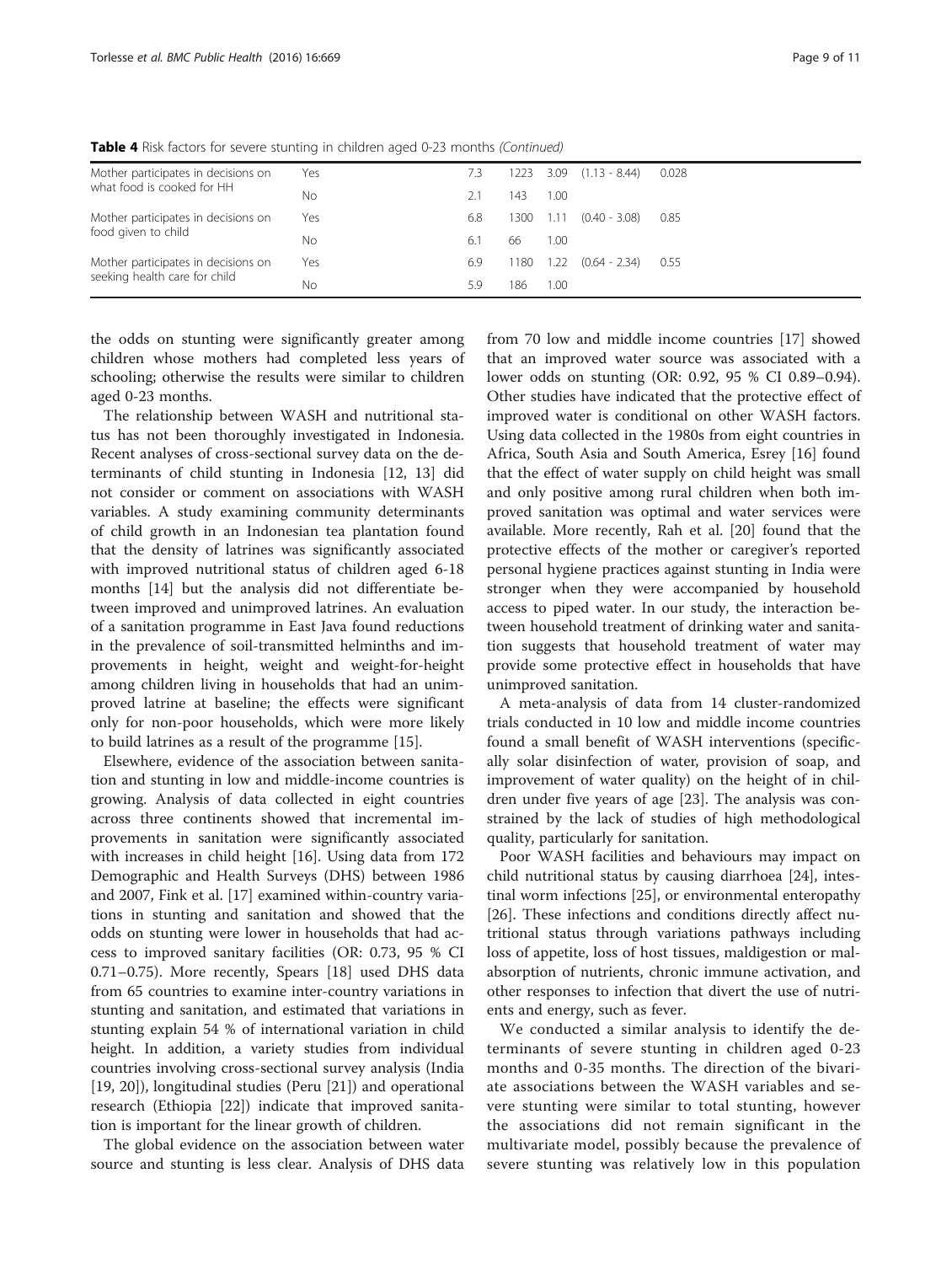<span id="page-9-0"></span>(6.7 % in children aged 0-23 months and 7.7 % in children aged 0-35 months).

Our findings of a higher odds on stunting and severe stunting among boys, older children, lower household wealth, and lower maternal education are consistent with findings in Indonesia [[12](#page-10-0), [13\]](#page-10-0) and other low and middleincome countries [[27](#page-10-0)–[30\]](#page-10-0).

There are several limitations in our analysis. First, we used cross-sectional data and so the analysis cannot provide evidence of a causal relationship between stunting and determinants. Randomized-controlled trials on the relation between sanitation and health is difficult to generate due to complexities in behaviour change of communities, variations in technological requirements, and the multitude of faecal contamination pathways [[31, 32\]](#page-10-0). Second, data on personal and household practices was based on the mother's recall, which may have been subject to bias. Third, the analysis did not include data on the mother's nutritional status or the child's birth weight or length, which are known predictors of stunting [\[13](#page-10-0), [33\]](#page-10-0); birth weight data was available for only 823 children, while measurements of mother's height and body mass index were not collected. However, we included indicators on household socio-economic status and health seeking behaviour that may partly explain mothers' nutrition and health status. Fourth, children with chronic diseases were excluded and there could have been a relationship between the presence of some chronic diseases and stunting. However, these diseases are rarely diagnosed in children aged less than two years in Indonesia and so very few children would have been excluded. Fifth, the analysis did not include all determinants of household water quality, including safe water handling and storage prior to drinking [\[34](#page-10-0)]. Finally, the data were obtained from three districts, which are not necessarily representative of the country as a whole but all had a high prevalence and/or burden of stunting and represent different typologies in Indonesia.

Despite these limitations, the findings from this study have exposed associations between stunting and both household sanitation and water treatment in Indonesia that have previously not been reported. The findings are of immense concern to Indonesia because 20 % of all households in Indonesia, including 29 % of households in rural areas, defecate in the open, which amounts to over 51 million people [\[10\]](#page-10-0), the second highest number in the world. They support the hypothesis that the variations between provinces in the proportion of households with no access to an improved latrine (Fig. [1\)](#page-1-0) may partly explain the variations in stunting prevalence across Indonesia.

With stagnating levels of stunting a threat to the human and economic prosperity in Indonesia, these findings should be used to argue for greater prioritisation, capacity and investment in WASH interventions as part of the government's efforts to reduce stunting in the first two years of life. Operational research is needed to generate further evidence on how to effectively converge and integrate WASH interventions with other stunting reduction interventions for greater impact on stunting prevalence and burden. The Sustainable Development Goals may present opportunities in this respect; increased collaboration between nutrition (Goal 2) and WASH (Goal 6) could be greatly encouraged by strong focus on high quality data and evidence of progress (Goal 17) [\[35](#page-10-0), [36\]](#page-10-0).

### Conclusions

In conclusion, our analysis shows that household sanitation and treatment of drinking water were strong predictors of stunting in a population of children aged 0-23 months in Indonesia. The findings add to the growing body of national and global evidence on the linkages between WASH and linear growth in early life, and indicate that policy and programme actions to address stunting should give greater attention to WASH interventions in Indonesia.

### Additional files

[Additional file 1: Table S1.](dx.doi.org/10.1186/s12889-016-3339-8) Risk factors for stunting in children age 0-35 months ( $N = 1937$ ). (DOCX 21 kb)

[Additional file 2: Table S2.](dx.doi.org/10.1186/s12889-016-3339-8) Risk factors for severe stunting in children age 0-35 months ( $N = 1937$ ). (DOCX 21 kb)

#### **Abbreviations**

ANC, antenatal care; AOR, adjusted odds ratio; CI, confidence interval; DHS, Demographic and Health Survey; IYCF, infant and young child feeding; MYCNSIA, Maternal and Young Child Nutrition Security Initiative; OR, odds ratio; SUN, Scaling Up Nutrition; WASH, Water, sanitation and hygiene.

#### Acknowledgments

The MYCNSIA baseline survey was led by Siti Muslimatun, Southeast Asian Ministers of Education Organization, Regional Centre for Food and Nutrition, and Endang L. Achadi, University of Indonesia. We acknowledge the contribution of Nisaa' R Wulan and Raehan Mawardi to the data analysis and thank Christine Rudert and Chander Badloe for helpful feedback and suggestions on the manuscript. The opinions expressed in this paper are those of the authors and do not necessarily represent an official position by UNICEF.

#### Funding

The European Union provided funding for the data collection, data management, data analysis and manuscript writing via an award for the MYCNSIA project (DCI-FOOD/2010/258-665). The European Union was not involved in the design of the study, the collection, analysis, and interpretation of data, or in writing the manuscript.

#### Availability of data and materials

The dataset supporting the conclusions of this article will be made available upon requests that are in-line with UNICEF's procedures for ethical standards in research, evaluation, data collection and analysis (jakarta@unicef.org).

#### Authors' contributions

HT conceptualized the data analysis, interpreted the data and drafted and finalized the manuscript. AAC contributed to the design of the analysis, interpreted the data and contributed to the draft manuscript. SKS contributed to the design of the analysis, conducted the statistical analysis